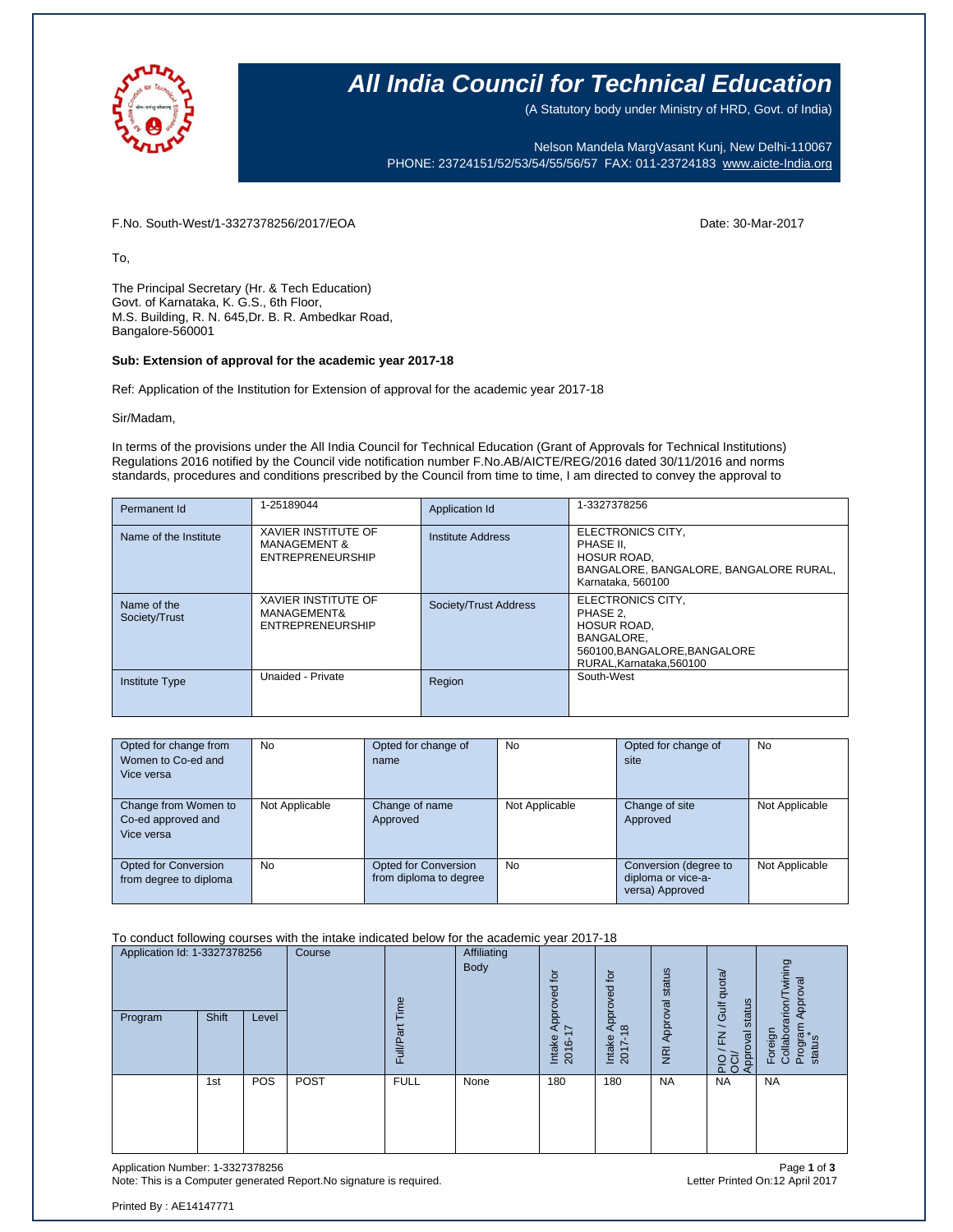

## **All India Council for Technical Education**

(A Statutory body under Ministry of HRD, Govt. of India)

Nelson Mandela MargVasant Kunj, New Delhi-110067 PHONE: 23724151/52/53/54/55/56/57 FAX: 011-23724183 [www.aicte-India.org](http://www.aicte-india.org/)

| MANAGEME<br><b>NT</b> | Shift | $\mathbf \tau$<br><b>GRA</b><br><b>DUA</b> | GRADUATE<br><b>DIPLOMA IN</b><br>MANAGEMENT | <b>TIME</b> |  |  |  |
|-----------------------|-------|--------------------------------------------|---------------------------------------------|-------------|--|--|--|
|                       |       | TE                                         |                                             |             |  |  |  |
|                       |       | <b>DIPL</b>                                |                                             |             |  |  |  |
|                       |       | <b>OMA</b>                                 |                                             |             |  |  |  |
|                       |       |                                            |                                             |             |  |  |  |

The above mentioned approval is subject to the condition that

XAVIER INSTITUTE OF MANAGEMENT & ENTREPRENEURSHIP

shall follow and adhere to the Regulations, guidelines and directions issued by AICTE from time to time and the undertaking / affidavit given by the institution along with the application submitted by the institution on portal.

In case of any differences in content in this Computer generated Extension of Approval Letter, the content/information as approved by the Executive Council / General Council as available on the record of AICTE shall be final and binding.

Strict compliance of Anti-Ragging Regulation:- Approval is subject to strict compliance of provisions made in AICTE Regulation notified vide F. No. 37-3/Legal/AICTE/2009 dated July 1, 2009 for Prevention and Prohibition of Ragging in Technical Institutions. In case Institution fails to take adequate steps to Prevent Ragging or fails to act in accordance with AICTE Regulation or fails to punish perpetrators or incidents of Ragging, it will be liable to take any action as defined under clause 9(4) of the said Regulation.

 **Note: Validity of the course details may be verified at www.aicte-india.org** 

 **Prof. A.P Mittal Member Secretary, AICTE**

Copy to:

- **1. The Regional Officer,** All India Council for Technical Education Health Centre Building Bangalore University Campus Bangalore - 560 009, Karnataka
- **2. The Director Of Technical Education\*\*,** Karnataka
- **3. The Registrar\*\*,**

None

- **4. The Principal / Director,** XAVIER INSTITUTE OF MANAGEMENT & ENTREPRENEURSHIP ELECTRONICS CITY, PHASE II, HOSUR ROAD, BANGALORE, BANGALORE,BANGALORE RURAL, Karnataka,560100
- **5. The Secretary / Chairman,**

XAVIER INSTITUTE OF MANAGEMENT& ENTREPRENEURSHIP ELECTRONICS CITY, PHASE 2, HOSUR ROAD, BANGALORE, 560100,

Application Number: 1-3327378256 Page **2** of **3** Note: This is a Computer generated Report.No signature is required.